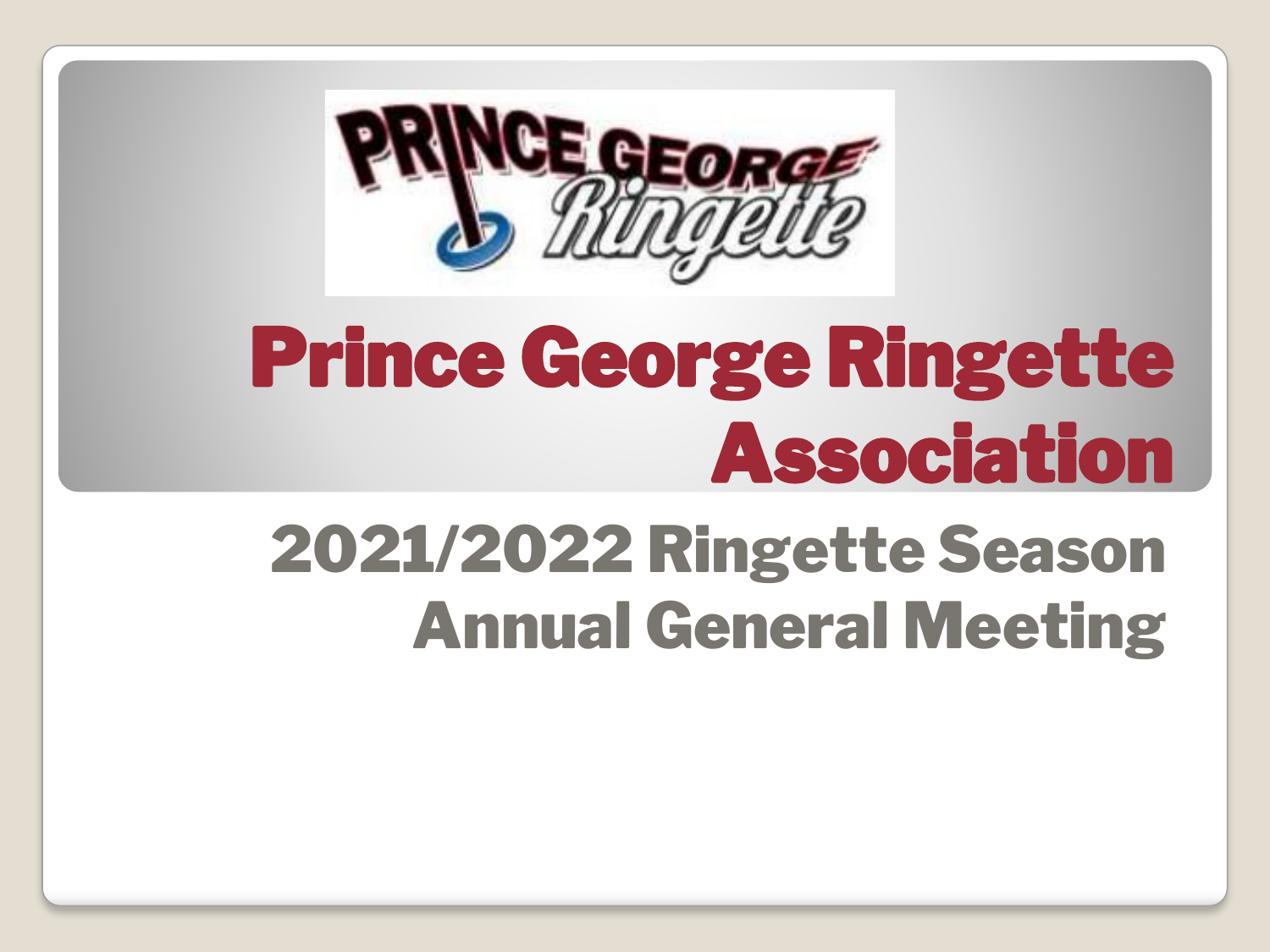## Agenda April 12, 2022

- Welcome and Introductions
- Call to Order and Review Agenda
- Motion- Virtual Member Voting
- Adopt 2021 AGM Meeting Minutes
- PGRA Annual Report Highlights
	- Officers Reports
		- (President, Vice-President, Treasurer, and Registrar)
	- Director Reports
		- (Officials, Coaching, Ice, Sponsorship, Publicity, Tournament, and Website/Social Media)
- Elections
- Registration Draw
- Adjourn AGM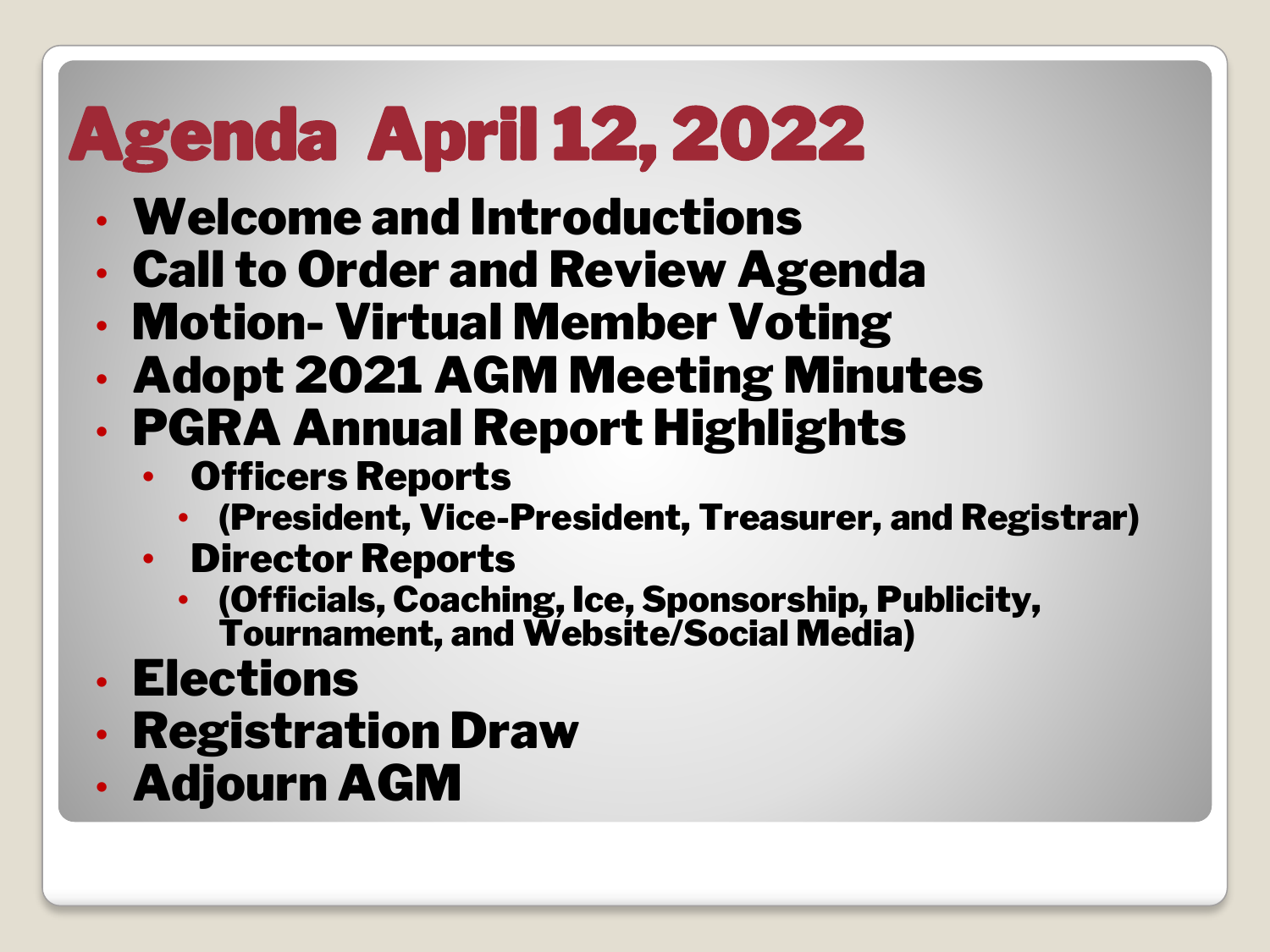# $\star$  COVID-19 ★ Zone 8 Team Programs ★ FLEX Pilot Program ★ Board of Officers and Directors

### President Report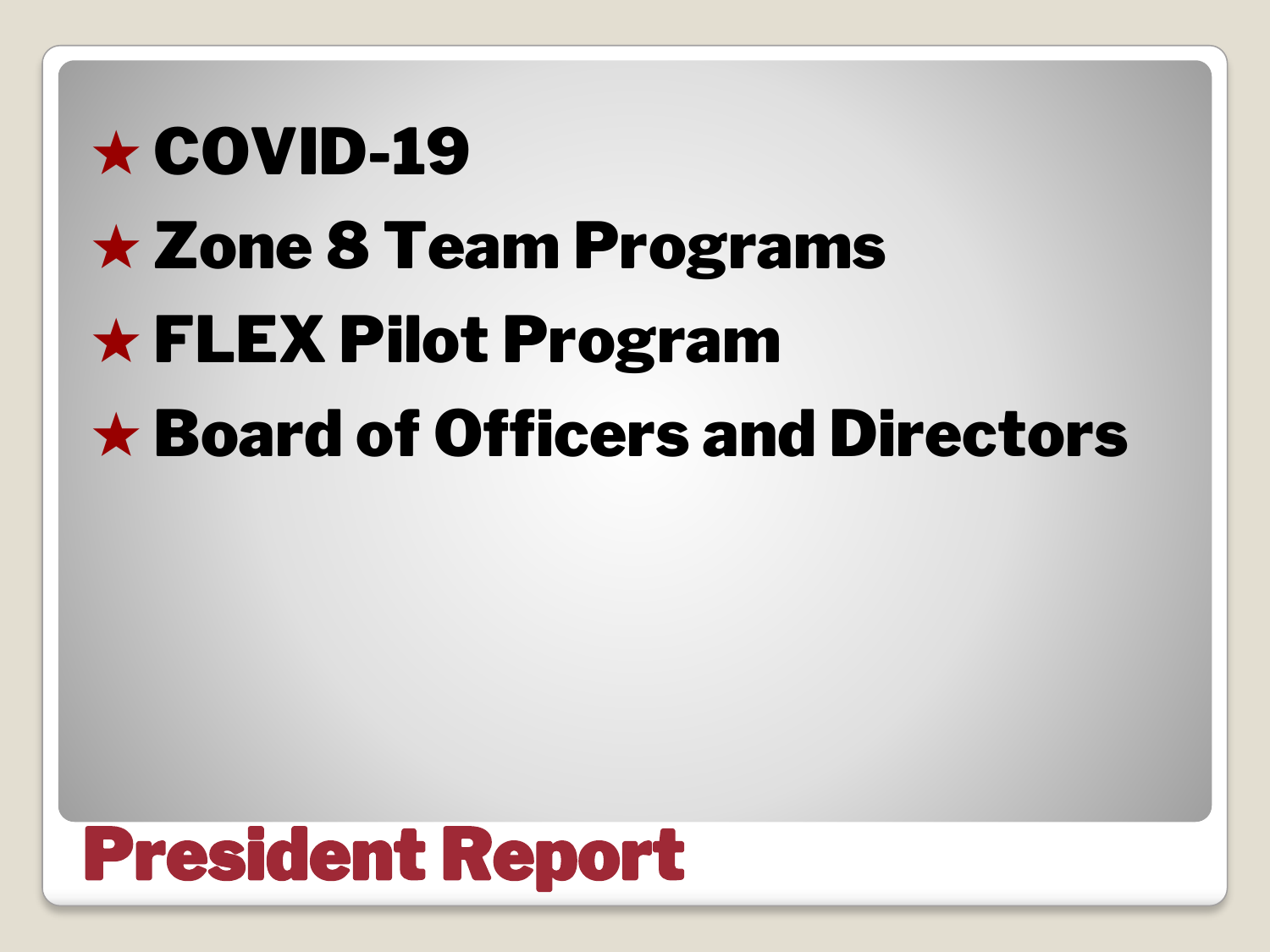## ★Online Criminal Record Checks ★Maintained Volunteer List and Certifications ★Completed the annual Societies Act filings ★Equipment

### Vice President Report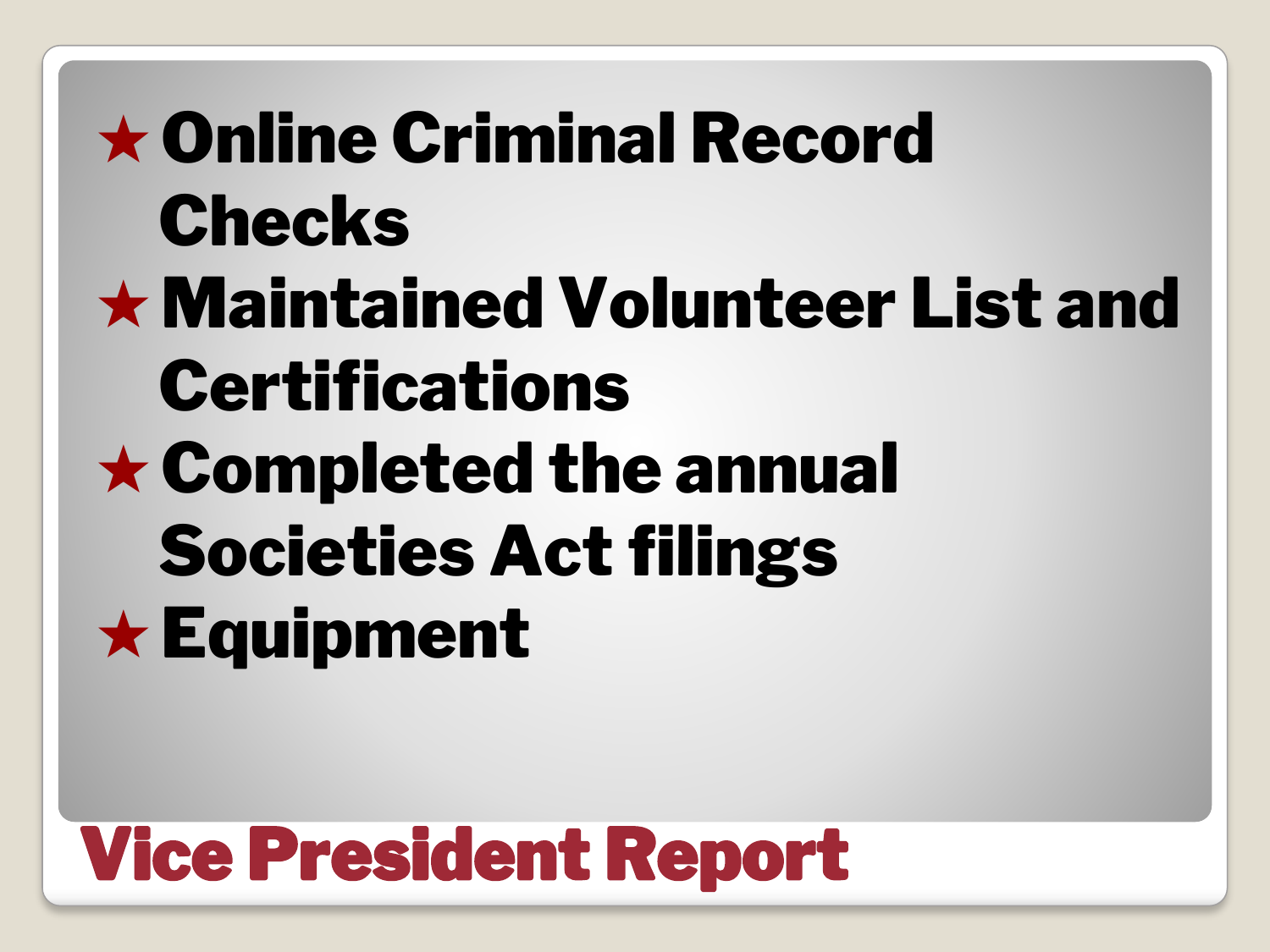#### **2021/2022 Registration Information**

| <b>Division</b>                           | <b>Total Players</b> |  |  |
|-------------------------------------------|----------------------|--|--|
| Fun 1/Fun 2                               | 32                   |  |  |
| U10                                       | 14                   |  |  |
| U12                                       | 23                   |  |  |
| U14                                       | 24                   |  |  |
| U16                                       | 26                   |  |  |
| U19                                       | 14                   |  |  |
| <b>Total</b>                              | 133                  |  |  |
| <b>Flex</b>                               | 32                   |  |  |
| <b>Total Including Flex Program</b>       | 165                  |  |  |
|                                           |                      |  |  |
| <b>Teams Total (including Flex)</b>       | 11                   |  |  |
|                                           |                      |  |  |
| <b>Gender Male (not including Flex)</b>   | 28                   |  |  |
| <b>Gender Female (not including Flex)</b> | 105                  |  |  |
| New Players (not including Flex)          | 31                   |  |  |
| <b>Association Total Including</b>        | 248                  |  |  |
| Volunteers                                |                      |  |  |

### Registrar Report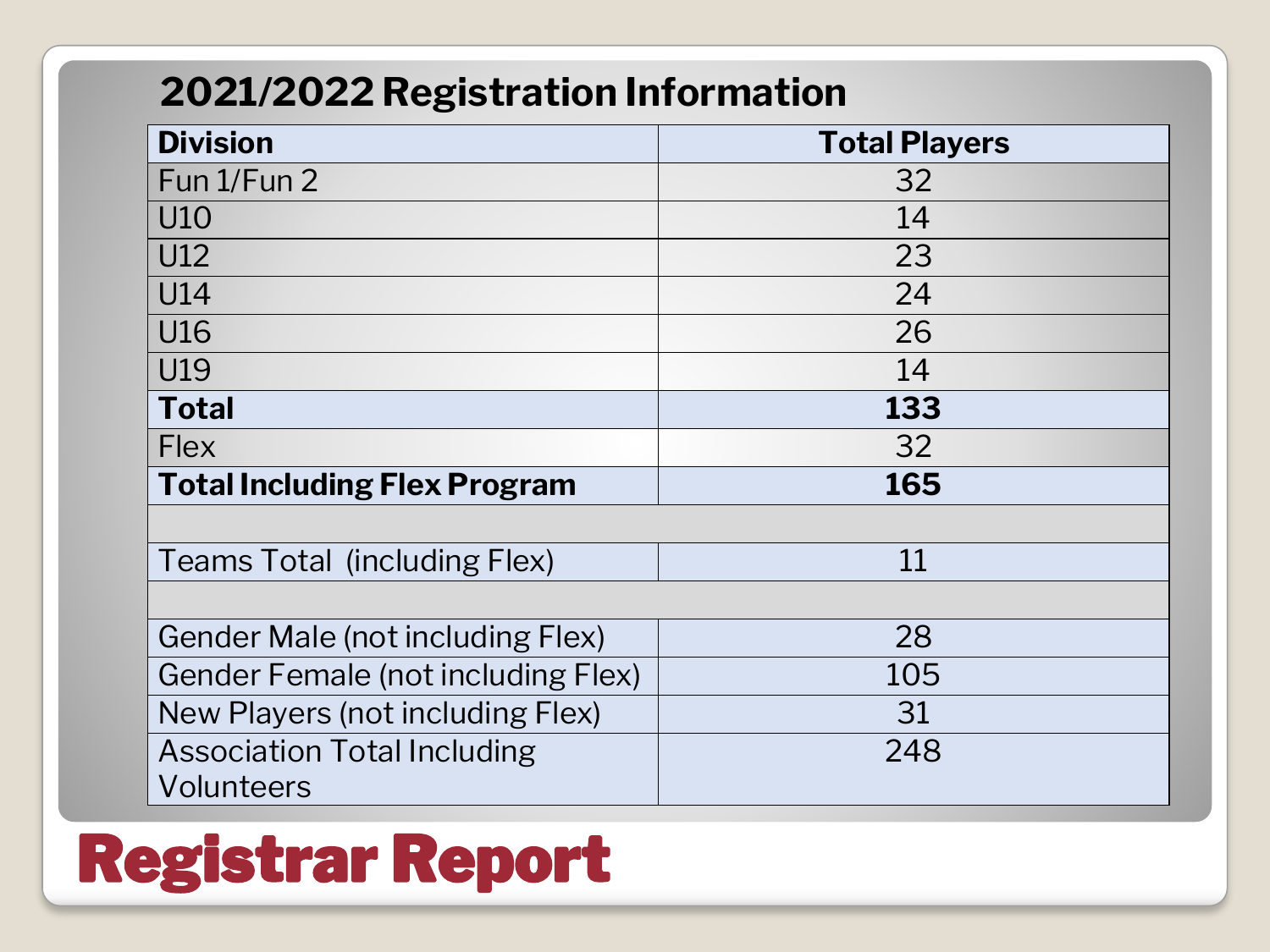

#### Registrar Report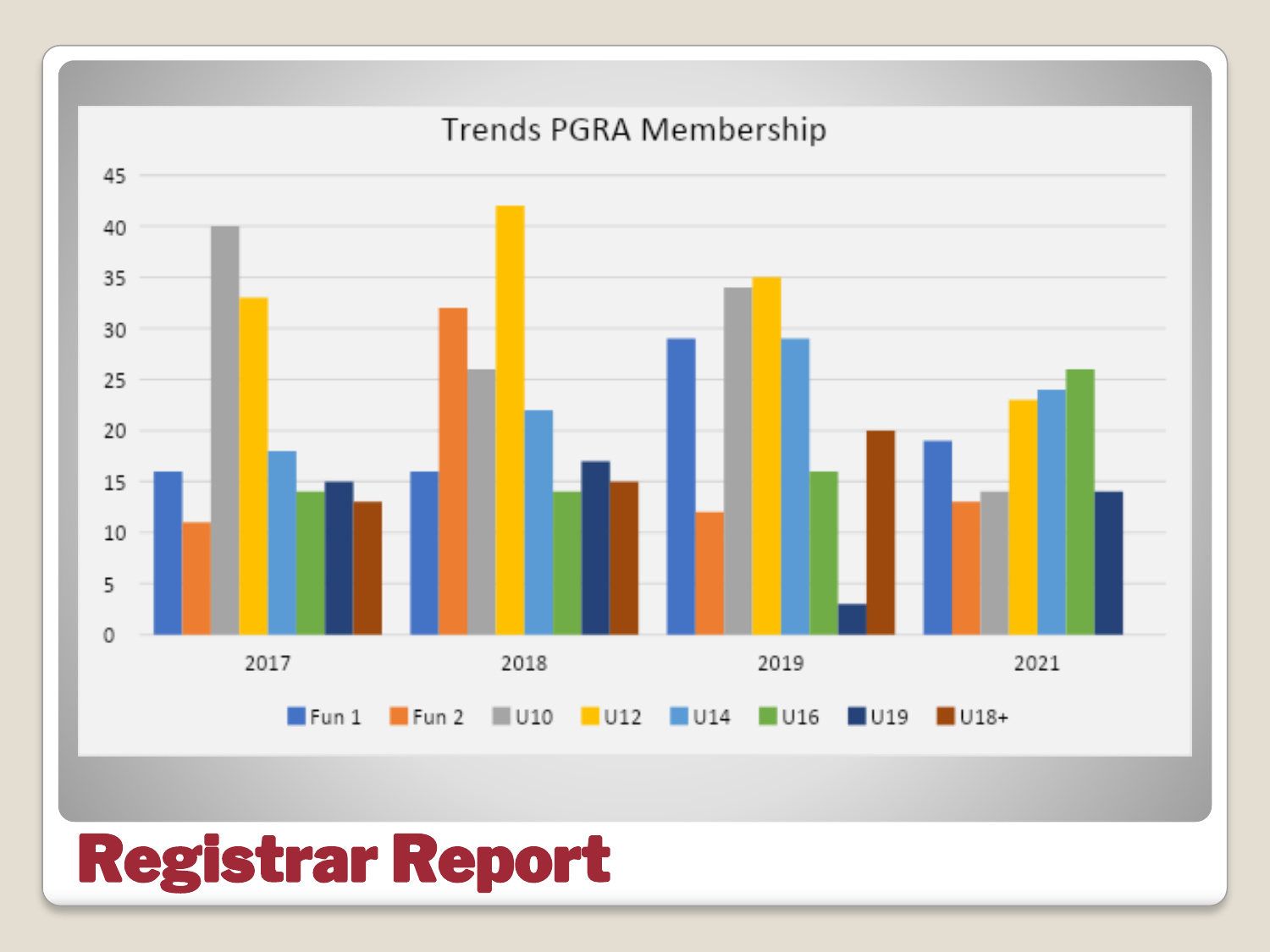#### **Trends in PGRA Membership Numbers**

|                | 2016 | 2017 | 2018 | 2019 | 2021     |
|----------------|------|------|------|------|----------|
| <b>U7/Fun1</b> | 18   | 16   | 16   | 29   | 19       |
| <b>U9/Fun2</b> | 22   | 11   | 32   | 12   | 13       |
| <b>U10</b>     | 38   | 40   | 26   | 34   | 14       |
| <b>U12</b>     | 25   | 33   | 42   | 35   | 23       |
| <b>U14</b>     | 18   | 18   | 22   | 29   | 24       |
| <b>U16</b>     | 11   | 14   | 14   | 16   | 26       |
| <b>U19</b>     | 13   | 15   | 17   | 3    | 14       |
| $18+$          | 18   | 13   | 15   | 20   | $\Omega$ |

### Registrar Report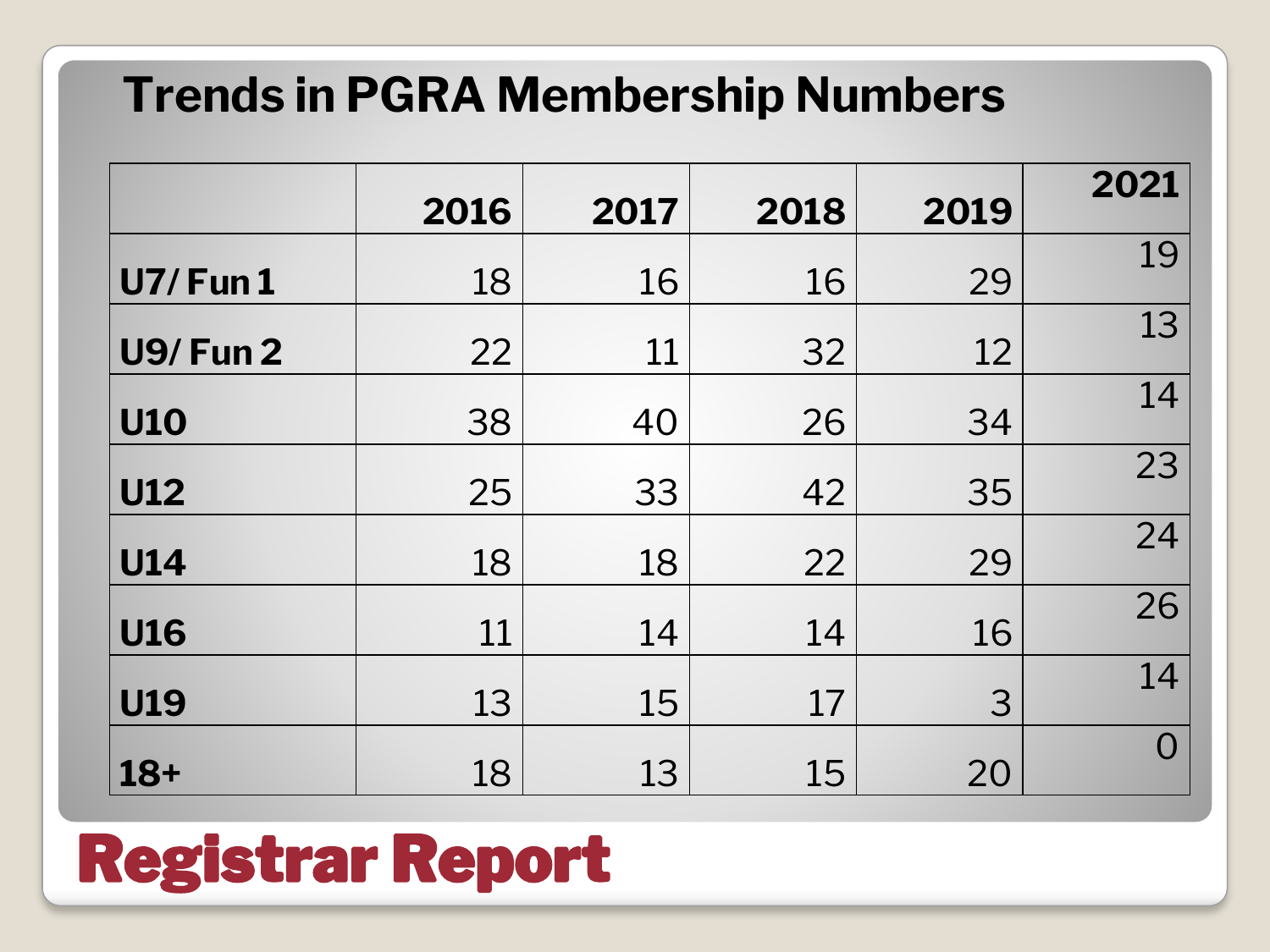#### ★2021/2022 Budget and Spending

○ Expenses \$ 103,951.39

○ Actuals \$ 111,330.00

#### ★Money spent on Ice and Dryland Rentals \$57,652.43

#### $\star$  The PGRA Board supported teams attending Zone and Club Provincials and U12 Year End Jamboree

#### ★Financial statement current to April 12, 2022 in Annual Report

#### Treasurer Report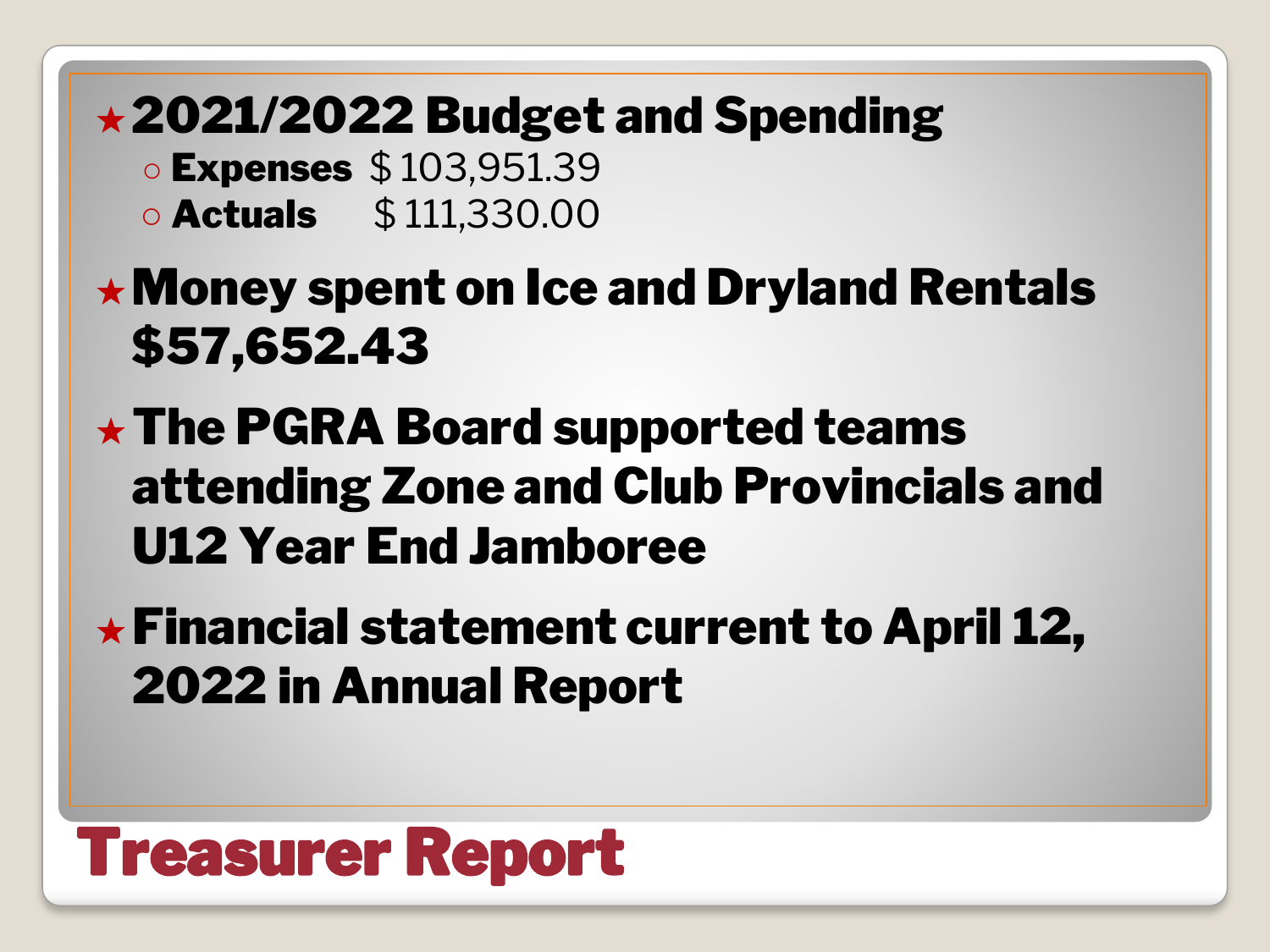⚫Many great coaches, junior coaches, managers, trainers and on ice volunteers working with the athletes this year.

⚫All coaches must be fully certified to attend Provincials.

⚫Goalie development sessions were held twice during the season.

⚫Skating Enhancement continues to be a huge benefit to the start of the season.

⚫Thanks to all of our volunteers that join in and share the joy of the children and our sport!

*Want to know more about Ringette and what is needed to coach, please check out the BC Ringette website at ringettebc.ca*

#### Coaching Report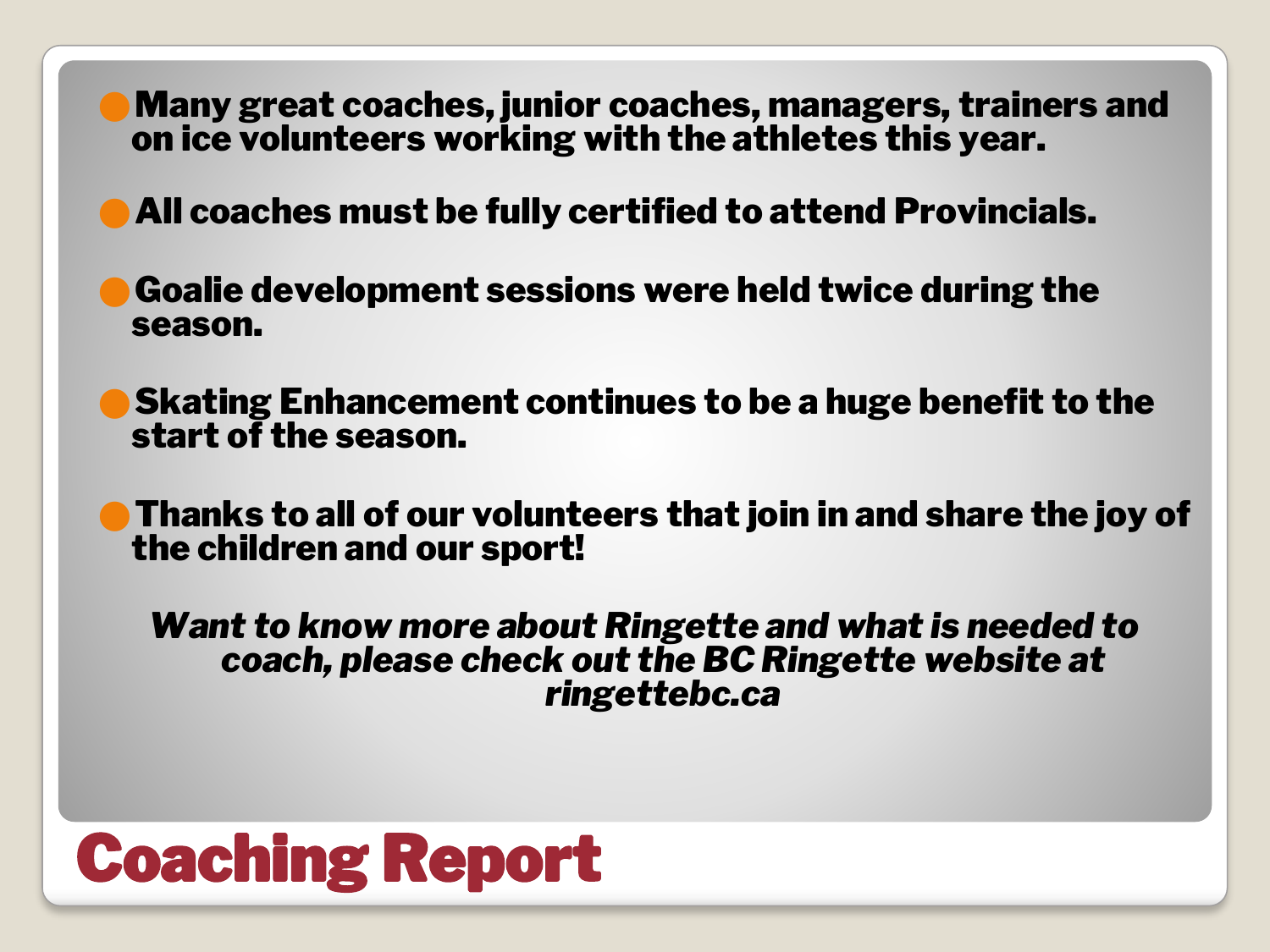Ice Coordinator ★ Come Try Ringette: ○ August 29th and September 12th  $\star$  Powerskating Skating: ○ September 13-24th ★ Season started: ○ September 27 ★ Stay and Play Weekend ○ November 13-14th ★ Season ended: ○ March 12th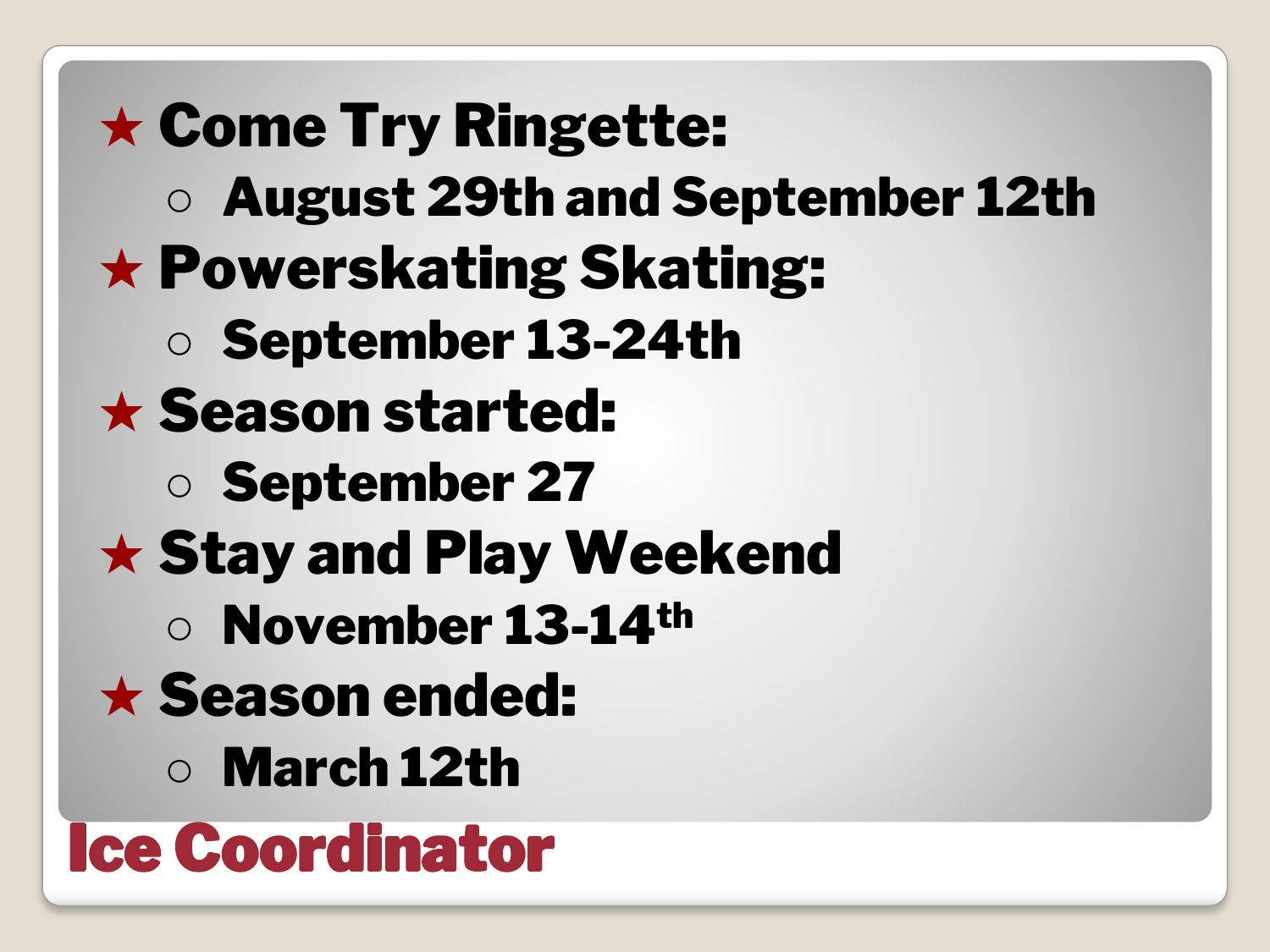| <b>AGE DIVISION</b> | <b># OF TEAMS</b> | <b>NUMBER OF ICETIMES</b><br>(HOURS) |
|---------------------|-------------------|--------------------------------------|
| <b>FUN1</b>         | 1                 | 25.5                                 |
| <b>FUN2</b>         | 1                 | 30.5                                 |
| <b>U10</b>          | 1                 | 37.0                                 |
| <b>U12 Club</b>     | $\mathbf{2}$      | 41.75                                |
| <b>U14 Club</b>     | 1                 | 47.75                                |
| <b>U14 Zone</b>     | 1                 | <b>PGRA 42.92</b>                    |
|                     |                   | QRA 12.50                            |
| <b>U16 Club</b>     | 1                 | 46.25                                |
| <b>U16 Zone</b>     | 1                 | <b>PGRA 45.00</b>                    |
|                     |                   | <b>BCWG 2.00</b>                     |
| <b>U19 Club</b>     | 1                 | 47.50                                |
| <b>FLEX Program</b> |                   | 28.5                                 |

### Annual Ice Time Allocation Report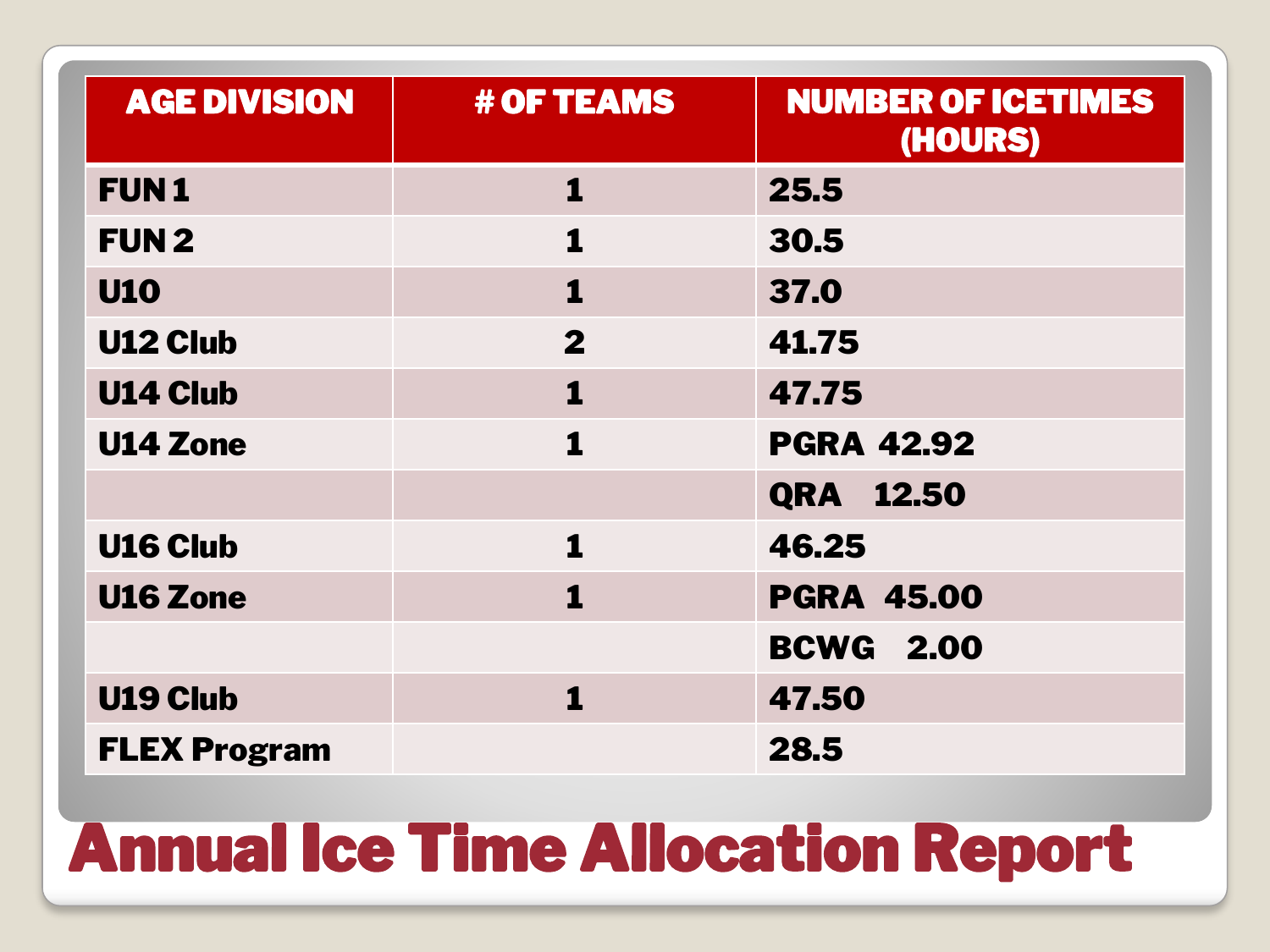### **# of New Officials in last 2 seasons 12 # of Experienced Officials 4 # of Total Officials 16 # of Games Officiated (incl. shadowing) 93**

### Officials Report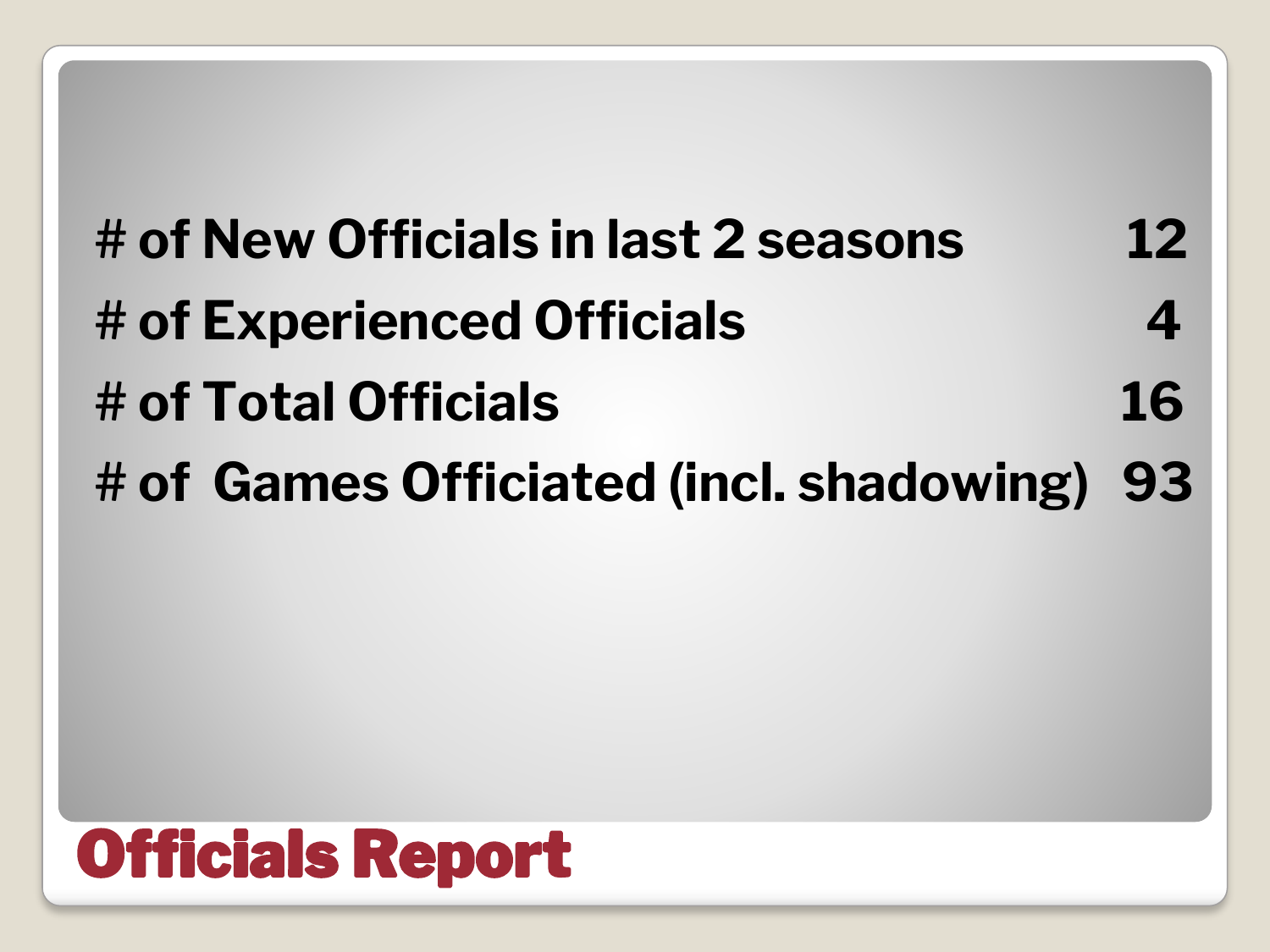

### Sponsorship Report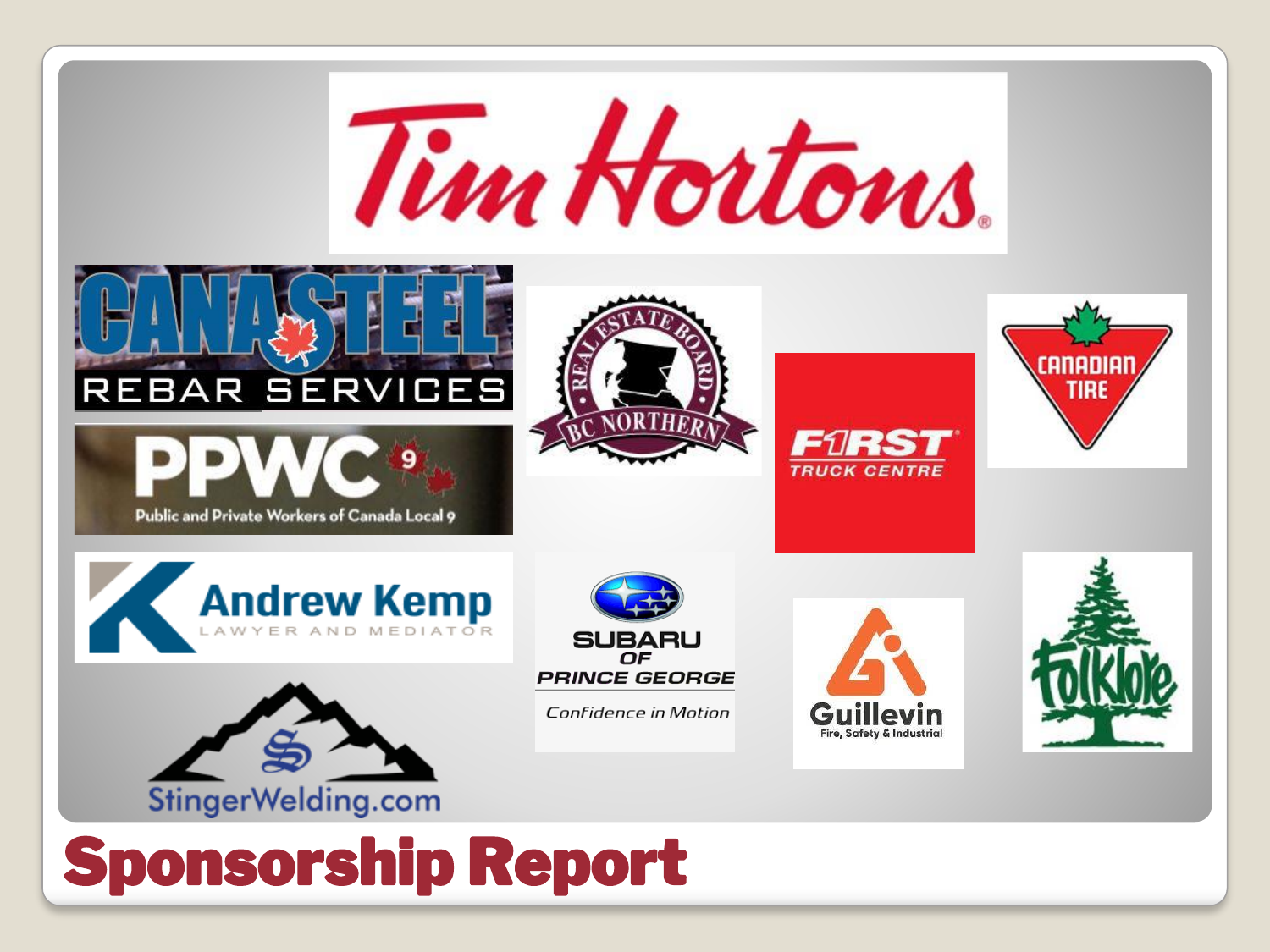#### ★ Vacant position

#### ★ **A few events for this COVID-19 year included:**

- Halloween Fun Skate
- Santa Skate
- Year-end Celebrations
- Come Try Ringette (2) and Come Try FLEX
- Come Try Gym Ringette

#### ★ **A few engagement activities:**

- City of PG Community Event Newsletter
- Team Photos
- Digital Signs
- CKPG AuctionNet
- ★ We want to acknowledge the volunteers of the PGRA Board and membership. Thanks to Tim Hortons for supplying the treats!!

### Engagement and Events Report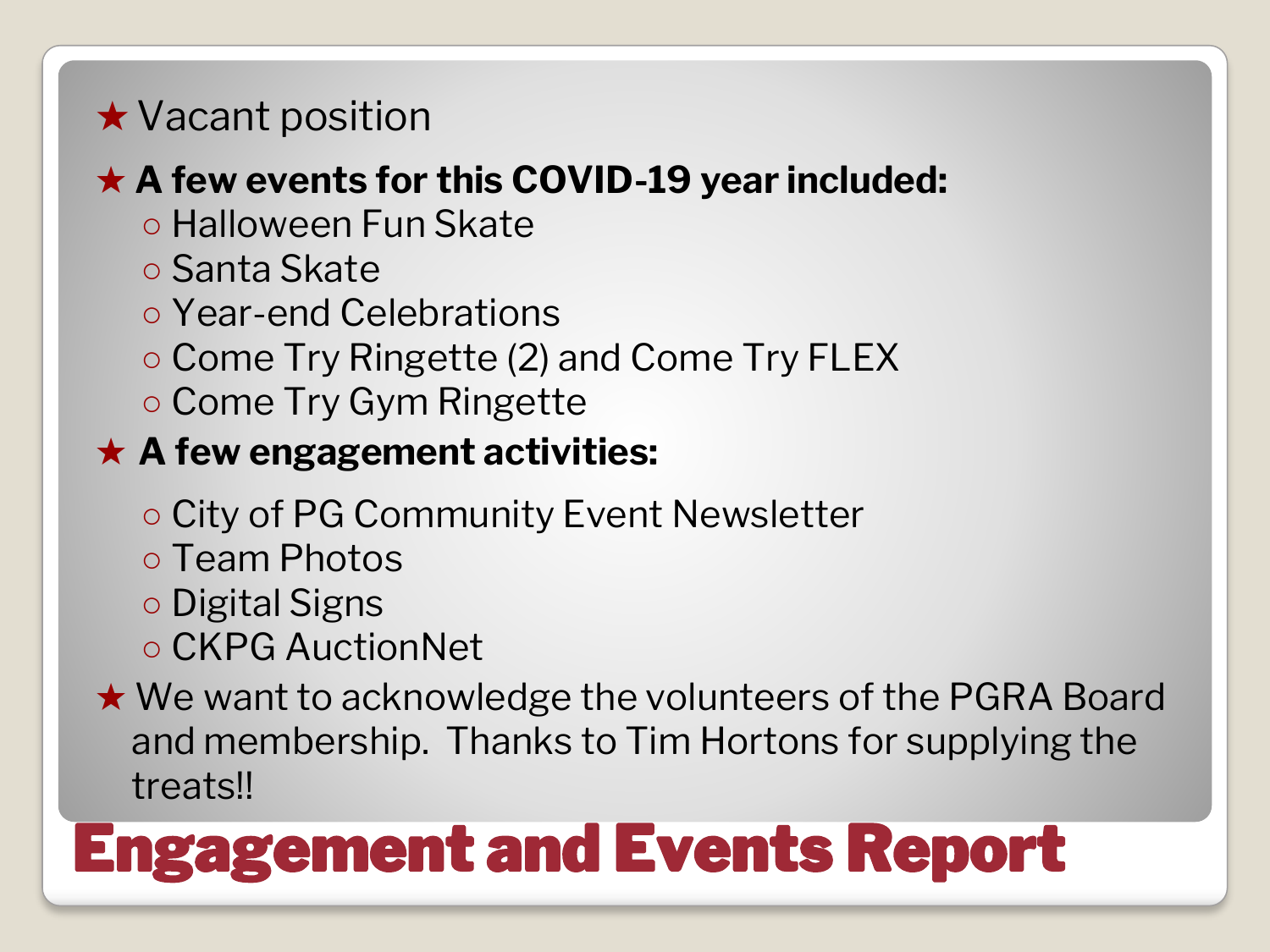#### ★ **Due to the COVID-19 Pandemic, PGRA was unable to host the 30th JOY HOFFMAN Memorial Tournament this year.**

★ PGRA decided to hold a **Stay and Play 3 on 3** tournament for U12 and up and a **weekend of play**  for the lower age groups Nov 12-14th at the Kin **JOY HOFFMAN** Centers. **RINGETTE TOURNAMENT** 

#### Tournament Director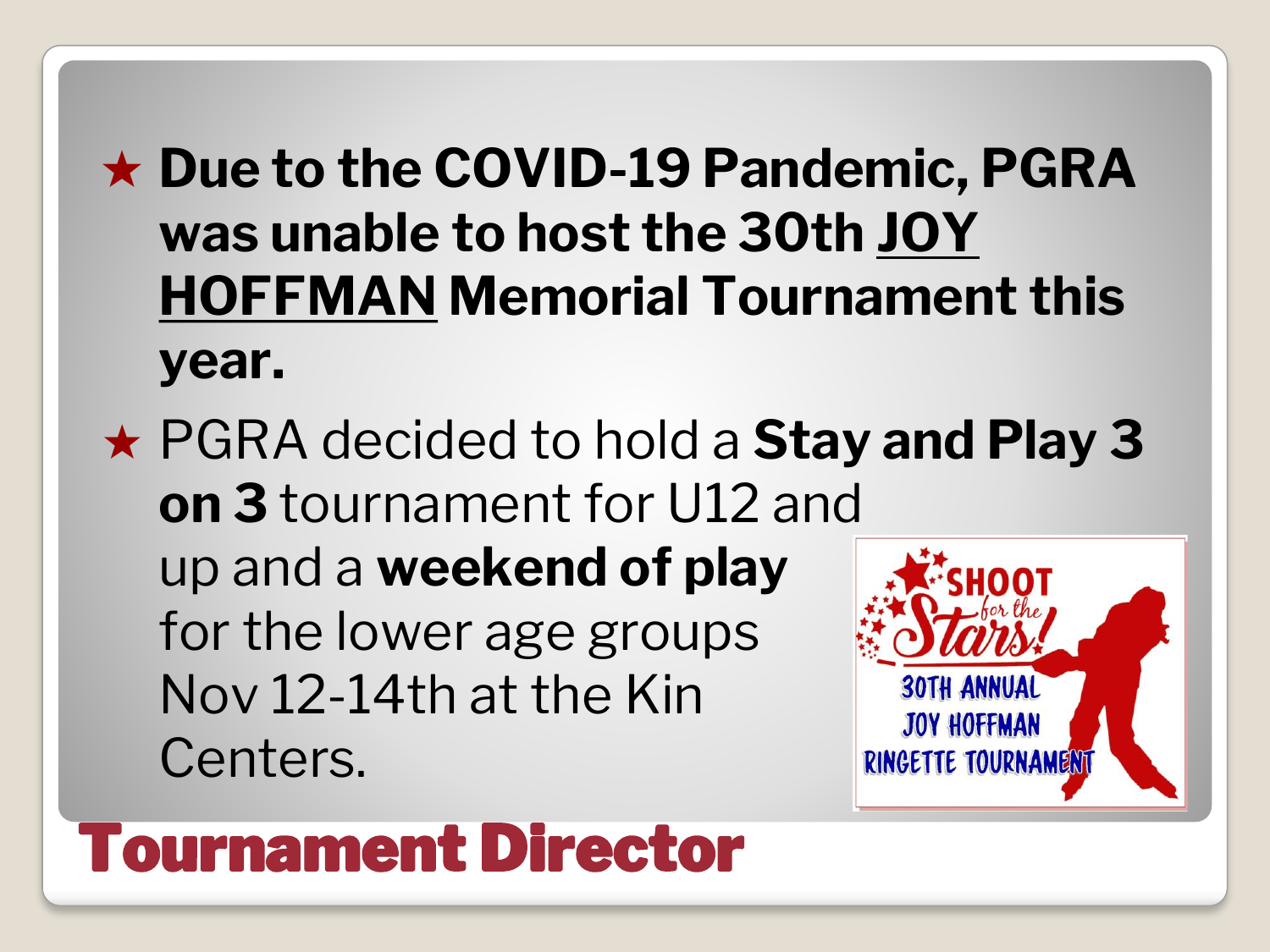# ★Position Vacant

★Website

○ [\(www.pgringette.ca\)](http://www.pgringette.ca/)

★Facebook



[\(https://www.facebook.com/pgringette\)](https://www.facebook.com/PGRingette)

○ 577 Followers

### Website/Social Media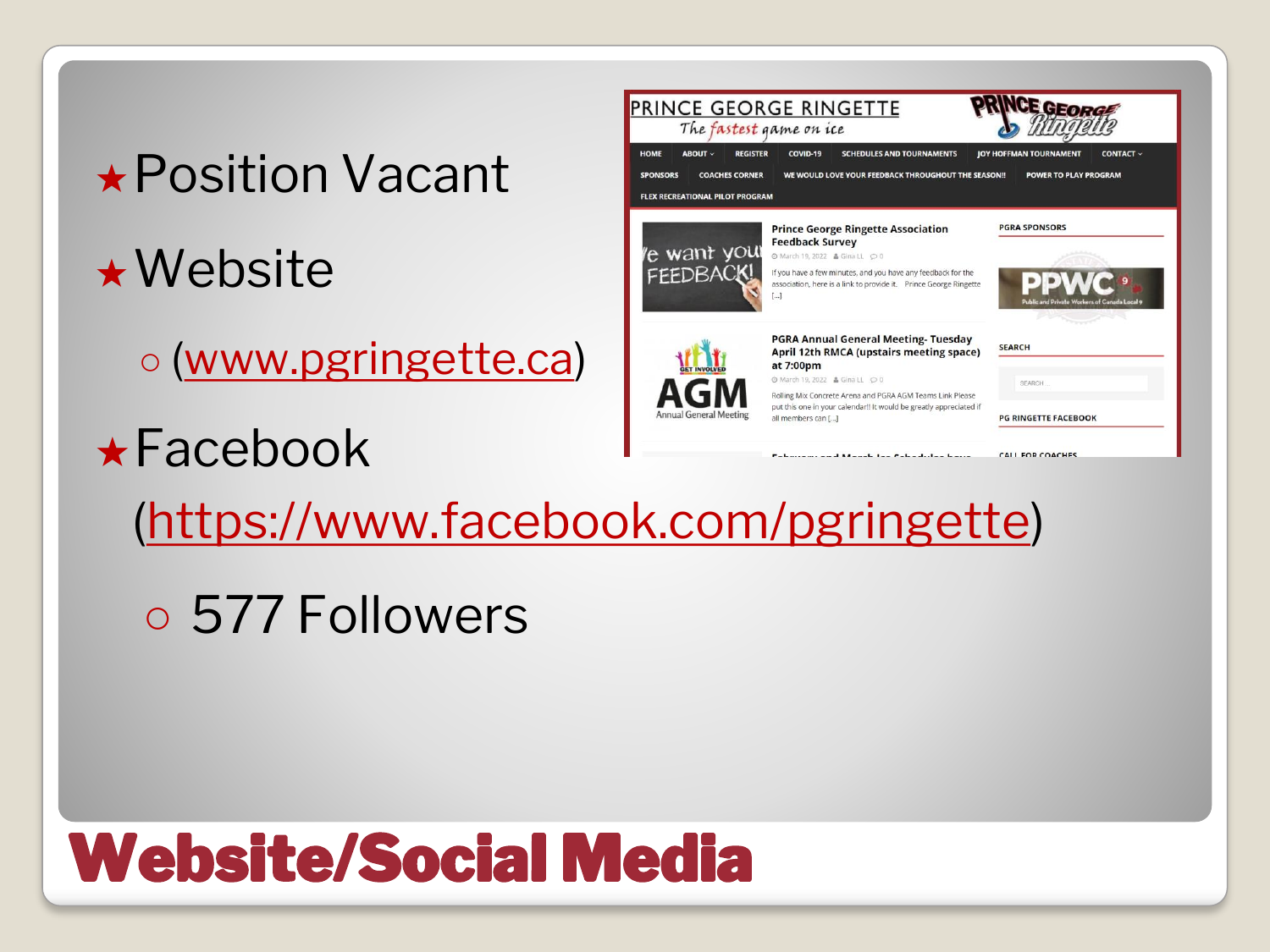#### PROCESS FOR NOMINATIONS AND VOTING OF BOARD OFFICERS AND DIRECTORS

- $\star$  Voting shall be decided by;
	- (i) a simple majority on ordinary resolutions.
- $\star$  Each Player Member who is 19 years of age or older and in good standing is a voting member, and has the right to one vote per resolution or election at a general meeting.
- ★ Special Members may vote on behalf of Player Members who are fewer than 19 years of age (per section 2.1), and one vote may be cast per Player Member on any single election or resolution.
- $\star$  The chair of a meeting must announce the outcome of each vote, which must be recorded in the minutes of the meeting

#### Election of Board Officers and Directors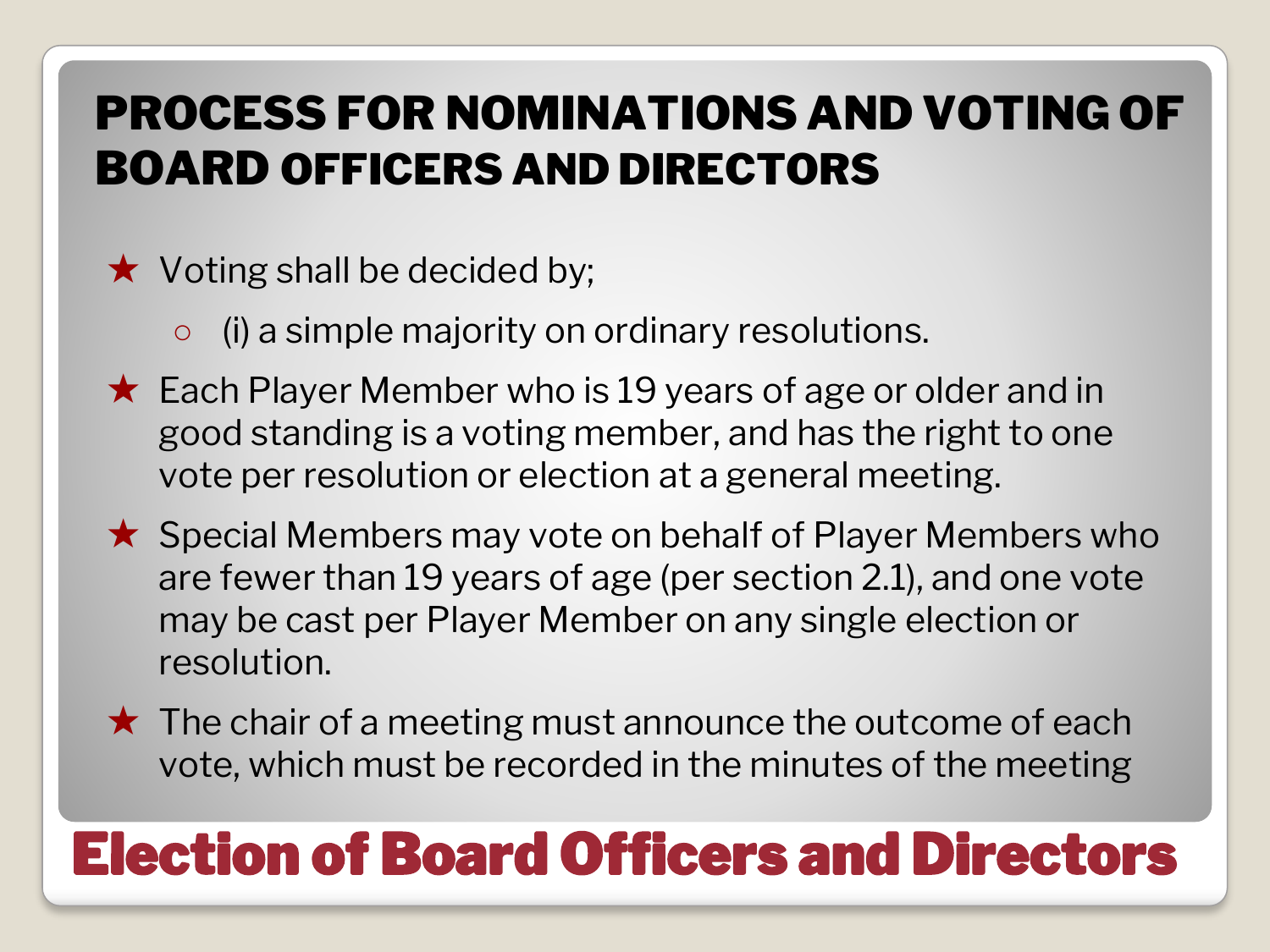#### PROCESS FOR NOMINATIONS AND VOTING OF BOARD OFFICERS AND DIRECTORS

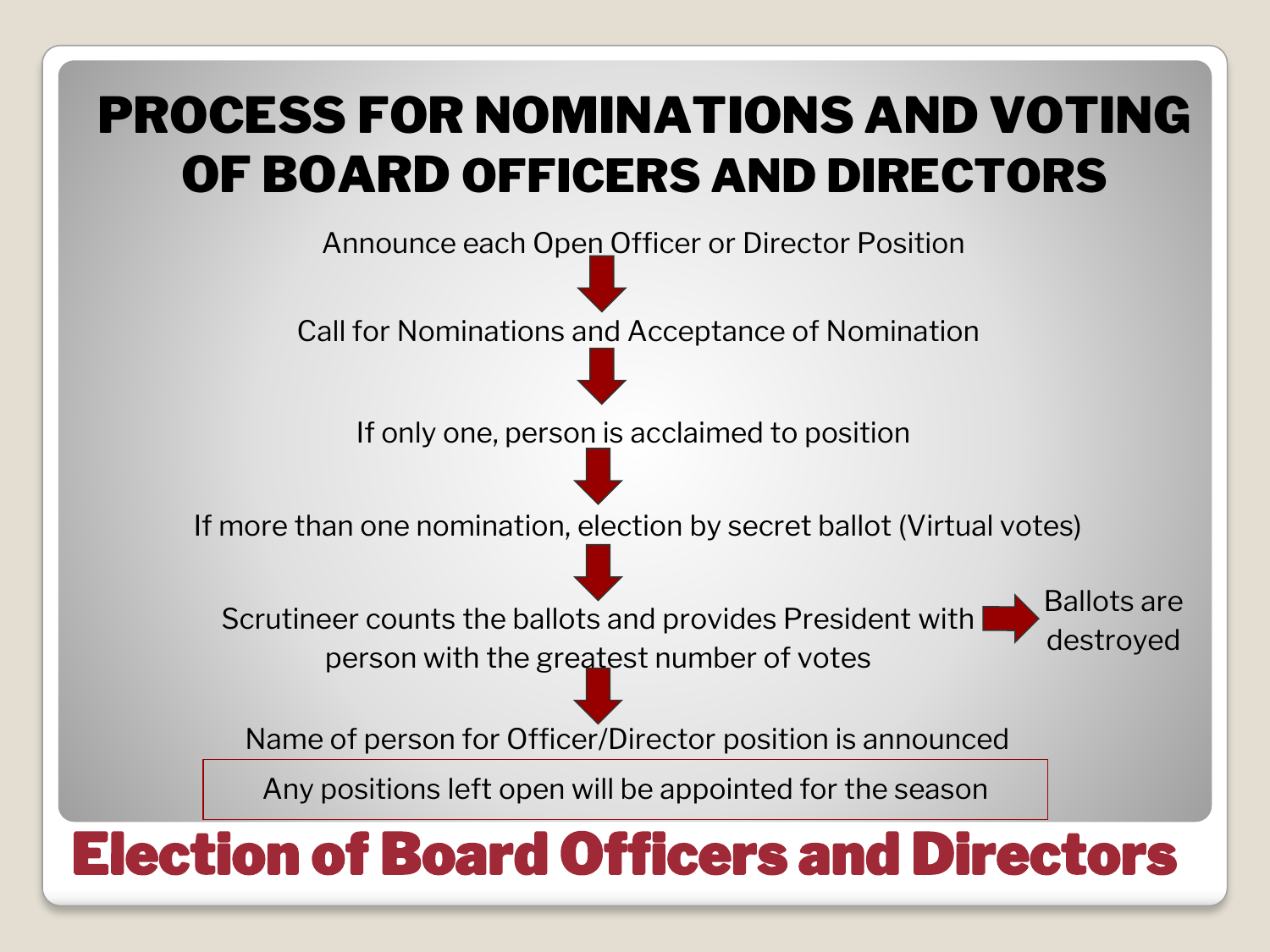#### BOARD OFFICERS

- Continuing Officers who will finish their 2nd year term:
	- Vice-President- Natsuko Komine Cronje
	- Registrar- Karen Andrews
	- Past President- Aaron Bond
	- Nominations of Officer Positions
		- Secretary (1 year left of two year term)
		- Treasurer (New 2 year term)
		- President (New 2 year term)

### Election of Board Officers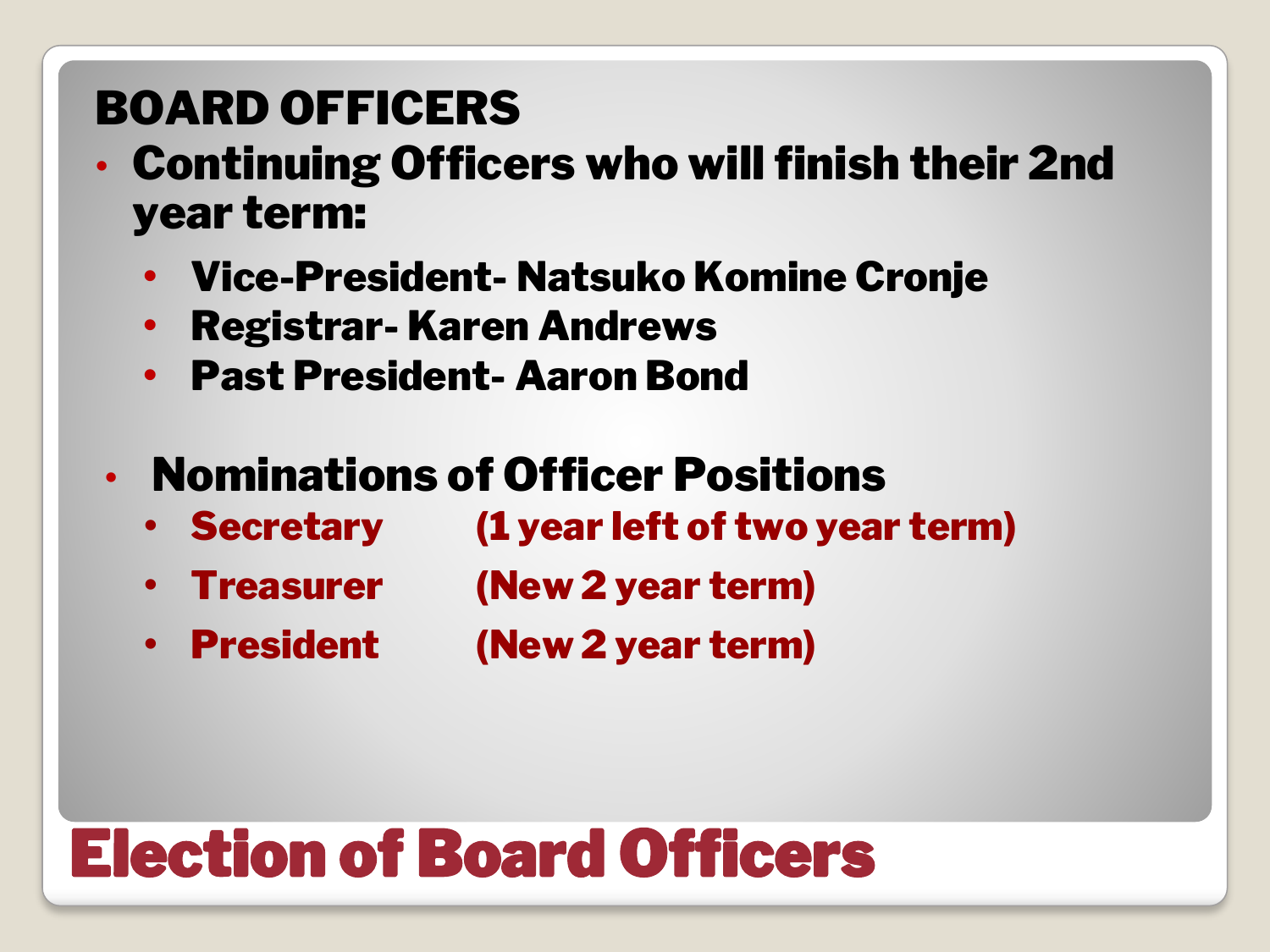#### BOARD DIRECTORS Nominations of Director Positions

- Director (2 year term)- Sponsorship Coordinator
- Director (2 year term)- Ice Coordinator
- Director (1 year term)- Events and Engagement Coordinator
- Director (2 year term)- Officials Coordinator
- Director (2 year term)- Coaching Coordinator
- Director (1 year term)- Tournament
- Director (2 year term)- Equipment or Website and Social Media Coordinator

### **Election of Directors**